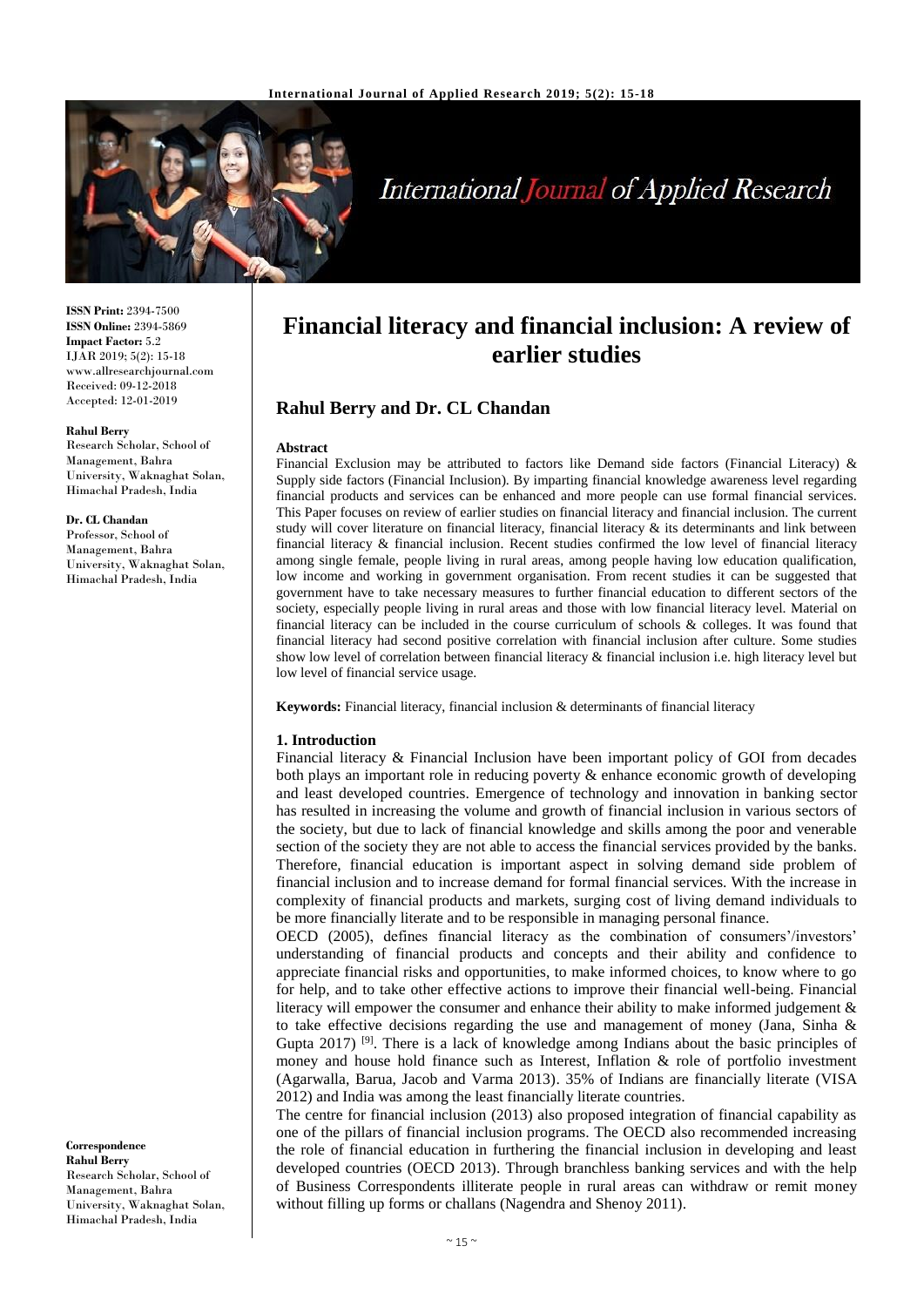Banks should organise an awareness camps & financial literacy program for rural people through mass communication so that people became aware of various financial services & products (Shastri 2014). Thus, this Paper focuses on review of earlier studies on level of financial literacy and financial inclusion. The current study includes the link between financial literacy its determinants and financial literacy & financial inclusion.

## **2. Objective of the paper**

**2.1** To review earlier studies on financial literacy & financial inclusion.

**2.2** To summarize recent studies on financial literacy and its determinants.

**2.3** To summarize the recent studies on link between financial literacy & financial inclusion.

## **3. Methodology**

Present study is based on secondary data collected from various research articles, journals & working papers. Review of literature was divided into three sub sections: financial literacy, financial literacy & its determinants and financial literacy & financial inclusion.

## **4. Review of literature**

The following section reviews the prior literature on financial inclusion & financial literacy. This section is divided into three subsections: Financial Literacy level, financial literacy and its determinants and Link between financial literacy and financial inclusion.

## **4.1 Financial literacy level**

According to The Organisation for Economic Co-operation and Development (OECD) Financial literacy is a combination of awareness, knowledge, skill, attitude and behaviour necessary to make sound financial decision and ultimately achieve individual well-being.

Bhavna Sharma (2016)<sup>[1]</sup> carried out a survey to find out a financial literacy level among people of Greater Noida. It was found that out of 50 respondents 94% are aware of mutual funds but only 62% invest money in mutual funds. Most of the respondents have heard about SIP but do not understand them. 73% of respondents invest money in mutual funds through SIP. PPF is a widely known instrument as compared to tax free bond and 68% of the respondents invest in it. 60% respondents have knowledge about the tax treatment of interest received on fixed and recurring deposit. The financial literacy can be easily improved through inclusion of relevant material on financial literacy in the general education program of schools and colleges.

Akshita Arora (2016)<sup>[2]</sup> conducts a survey to assess the financial literacy level among the working women in the state of Rajasthan. Financial Literacy level has measured by taking into account three parameters: financial knowledge, attitude and behaviour. It was found that very few women got rank among the highly financially knowledgeable women. Women living in cities and towns are more knowledgeable than women living in rural areas. The results show that many women have positive behaviour about money and finance matters, reflecting their prudence, discipline and alertness while dealing with household finances. They are cautious about saving money for future

despite of being from middle income-group and their education level.

Kamal Gupta & Jatinder Kaur (2014)<sup>[3]</sup> in their study has made an attempt to access the financial literacy among micro entrepreneurs in district Kangra. Structured questionnaire will be designed as an instrument to evaluate the level of financial literacy. Descriptive and inferential analysis will be used to examine the extent of awareness regarding financial education among micro entrepreneurs. The result indicated that micro entrepreneurs in district Kangra possess low financial skills. These are revealed by deficient record keeping practices, poor cash management, improper saving habits, and less awareness regarding different financial products and other credit loan facilities. Authorities have to organize a financial literacy programme so that micro entrepreneurs can adopt formal financial practices.

Nufazil Altaf  $(2014)$ <sup>[4]</sup> in his paper measure the level of financial literacy among the management graduates of the central university of Kashmir. A structured questionnaire with a five point balanced Likert scale for measuring level of awareness of financial literacy among management graduates has been used to collect data from sample of 100 respondents. The questionnaire has been divided into four parts first one measuring the perception of respondents towards definitions and theories of financial literacy; second part measuring the ability of respondents to manage finance; third part measuring the various constraints of financial literacy while as final and the fourth part measuring the respondents views regarding the ways to improve financial literacy. It was observed that students, on overall, don't have a satisfactory level of knowledge and skills in financial literacy. As for definitions and theories of financial literacy, the students disagree with almost all the statements, in which individuals use a combination of skills, resources and contextual knowledge to process information and make decisions. Respondents believe that financial and time constraints, lack of personal interest, lack of sources of information, failures of financial institutions to present information in a manner to attract interest and lack of government initiatives to promote financial awareness among the public are the most important constraints for financial literacy.

#### **4.2 Financial literacy & its determinants**

Debabrata, Abhijit & Arindam (2017) in their study of financial literacy in the unorganised sector in west Bengal found male respondents (86%) are more acquainted with different financial terms than the female respondents (14%). Financial literacy level gets affected by demographic and socio-economic factors such as education, income, age, etc. Education level has a moderate impact on awareness level of people about different types of regulatory bodies like RBI, SEBI & IRDA. There is a strong association between awareness about different types of forms available in bank and education level. Respondents in higher income bracket are more aware about future saving plans as compare to respondents having low income. It can be concluded that as level of literacy increased, understanding level about calculation of interest also increases.<br>Neha Ramnani (2016) [8]

Ramnani (2016)  $[8]$  has made an exploratory/descriptive study on financial literacy & financial education across India. Study is based on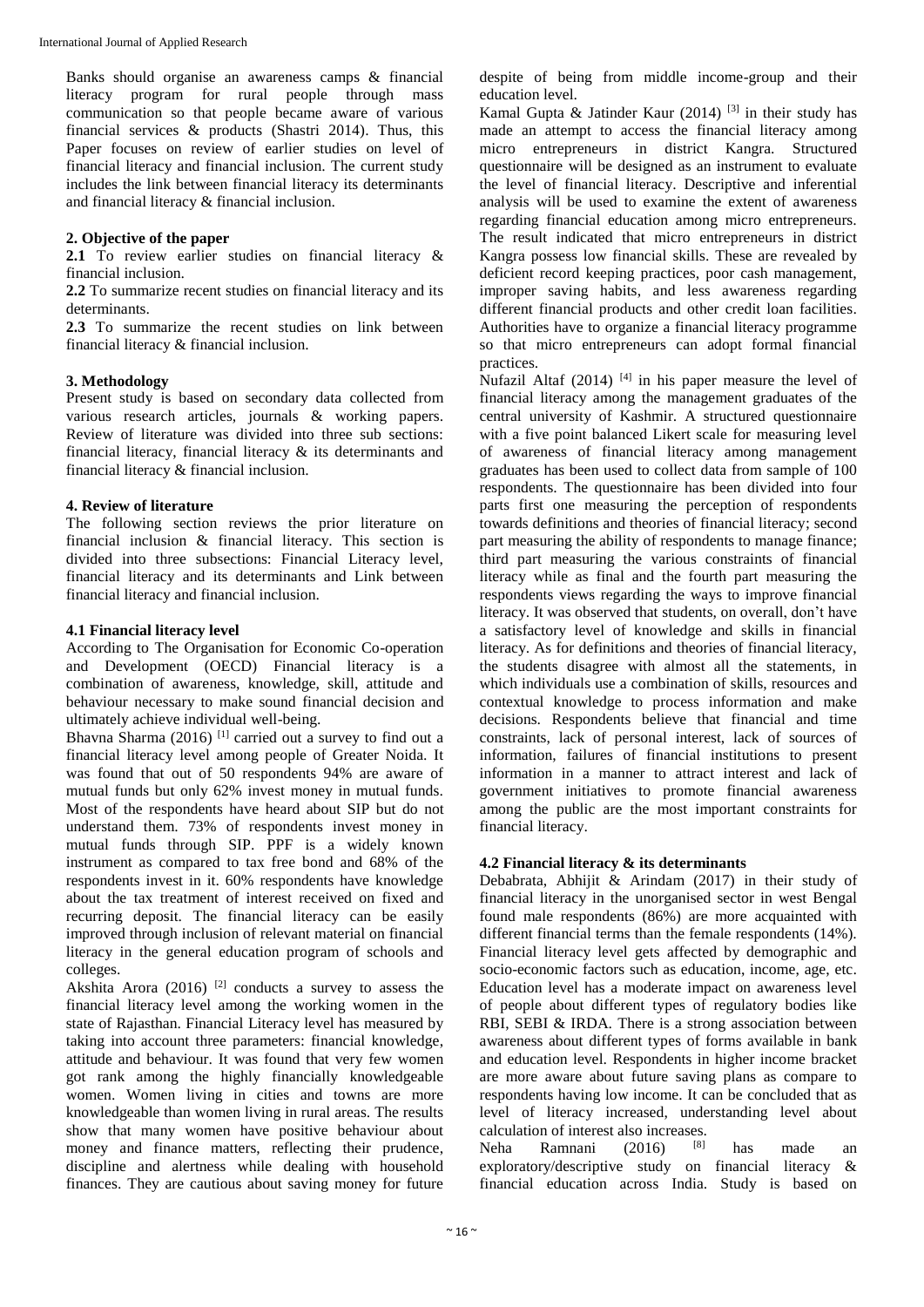secondary data collected from literature survey, books, journals & various websites. From the study it was evaluated that in India the level of financial literacy is very low. There are various determinants like gender, age, education, income, geographical location and employment which affect financial literacy. There is a wide gender gap in terms of financial literacy in India as 73% of men and 80% of women are not financially literate. Level of financial literacy is directly impacted by age factor. Financial literacy among the youths generally ranges from moderate to high levels and it declines as the age increases. There is a direct relationship between education level & financial literacy; individuals with high education level are more likely to assess financial risks and take informed decisions to meet their financial goals.

Madhulata (2016) <sup>[7]</sup> has analysed the financial literacy using a sample survey of 200 respondents (100 male & 100 female) in rural areas of Sonepat district of Haryana. Sample was selected using convenient and purposive sampling technique. Crosstab correlation & chi-square test was applied to assess the association between various socio demographic factor & financial literacy. The results showed that gender, income, nature of work and education level have association with basic financial literacy but there is no association between age and literacy. Study results reveal that overall financial literacy is very low many respondents were not even able to calculate simple interest.

Puneet Bhushan & Yajulu Medury (2013)<sup>[6]</sup> examined financial literacy & its determinants using ANOVA & descriptive statistics in three districts of Himachal Pradesh namely Shimla, Solan & Kangra. Questionnaire survey of 516 salaried employees was conducted. Multistage sampling technique has been used to select representative sample from sub divisions of three districts of Himachal Pradesh. The results indicated that there is a significant difference between male & female, male is more financially literate than females. ANOVA analysis revealed that there is no association between age and financial literacy level of salaried employees. There is a positive relation between education, income & financial literacy. Income of financially literate employees is more than financially illiterate employees. Similarly employees working in nongovernment organisations in urban areas are more financially literate.

## **4.3 Financial Literacy & Financial Inclusion**

Financial inclusion or inclusive financing is the delivery of financial services, at affordable costs, to sections of disadvantaged and low income segments of society. "Financial inclusion, or broad access to financial services, is defined as an absence of price or non-price barriers in the use of financial services" (World Bank). Financial Exclusion may be attributed to factors like Demand side factors (Financial Literacy) & Supply side factors (Financial Inclusion). India ranks second in the world in terms of financially excluded households after china (Anupama, Sumita 2013). Financial inclusion enables improved and better sustainable economic and social development of the country. It helps in the empowerment of the underprivileged, poor and women of the society with the mission of making them self-sufficient and well informed to take better financial decisions.

Divya Joseph (2014)<sup>[10]</sup> in her study on financial inclusion & financial literacy has surveyed 100 respondents to

examine their awareness level, banking habits and reason for opting public sector or private sector banks in Piravom Panchayat of Ernakulam district. The study revealed that 97% respondents have bank account, ATM facility and security is the prime reason behind depositing money in banks, only 5% respondents give importance to image of the bank before investing money. People living in rural areas still prefer to choose services of public sector banks over and above private sector banks. It was found that people still prefer old investment instruments like LIC, Chit funds & Post office savings; people are very reluctant in investing money in modern instruments like mutual funds.

Puneet Bhushan  $(2014)$ <sup>[12]</sup> survey of salaried individual in Himachal Pradesh showed respondents in high financial literacy group have higher awareness level for all financial products except for post office savings. T test reveals that there is a statistical difference in awareness level for bank fixed deposits, savings account, public provident fund, mutual funds, stock market investments and bonds. Respondents having low financial literacy do not invest much in those financial products which are comparatively more risky and can give higher returns. Based on the analysis author suggested that government & policy makers should take necessary steps to improve financial literacy among population.

Anirban Ghatak, (2013)<sup>[11]</sup> carried out a survey of 500 respondents to find a dependency between demand side factors of inclusion & independent variables like Inflation, Occupation, Literacy, Resistance to change, Physical Assets, Culture and Society, Accessibility, Transaction Costs, Technology, Fear, Dominance of a group, Readiness to take efforts, Saving, Cost of Living and Income. Using KMO and Bartlett's tests, the study concludes that Accessibility, Culture, Assets, Literacy and Income are the most significant factors which will influence the demand for financial inclusion. These factors account for 63.26% of the total variance. The correlation between the independent variables and the dependent variables shows that Accessibility is highly correlated with demand followed by literacy, income & culture; there is a minimum correlation between assets & demand for financial inclusion. Thus it can be concluded that financial literacy had second positive correlation with financial inclusion, accessibility is the most significant factor in raising the demand for financial services.

Mwangi & Evelyne (2012) examined the impact of financial literacy on access to financial services in Kenya using a multinomial logit approach and regression analysis. Study found that financial literacy is low in Kenya. Regression analysis reveals that access to financial services is based on factors such as income levels, distance from banks, age, and marital status, gender, and household size, level of education and not on financial literacy. To increase financial services in the country government should be in the forefront in developing a curriculum on financial education at local, middle and higher learning institutions. Study recommends that more investments be pumped towards financial literacy programs so as to increase its effectiveness. This will help pull more people from the excluded category and the informal strand towards the formal and semi-formal strands.

#### **5. Conclusions & Recommendations**

From the review, it can be concluded that rural  $\&$  married